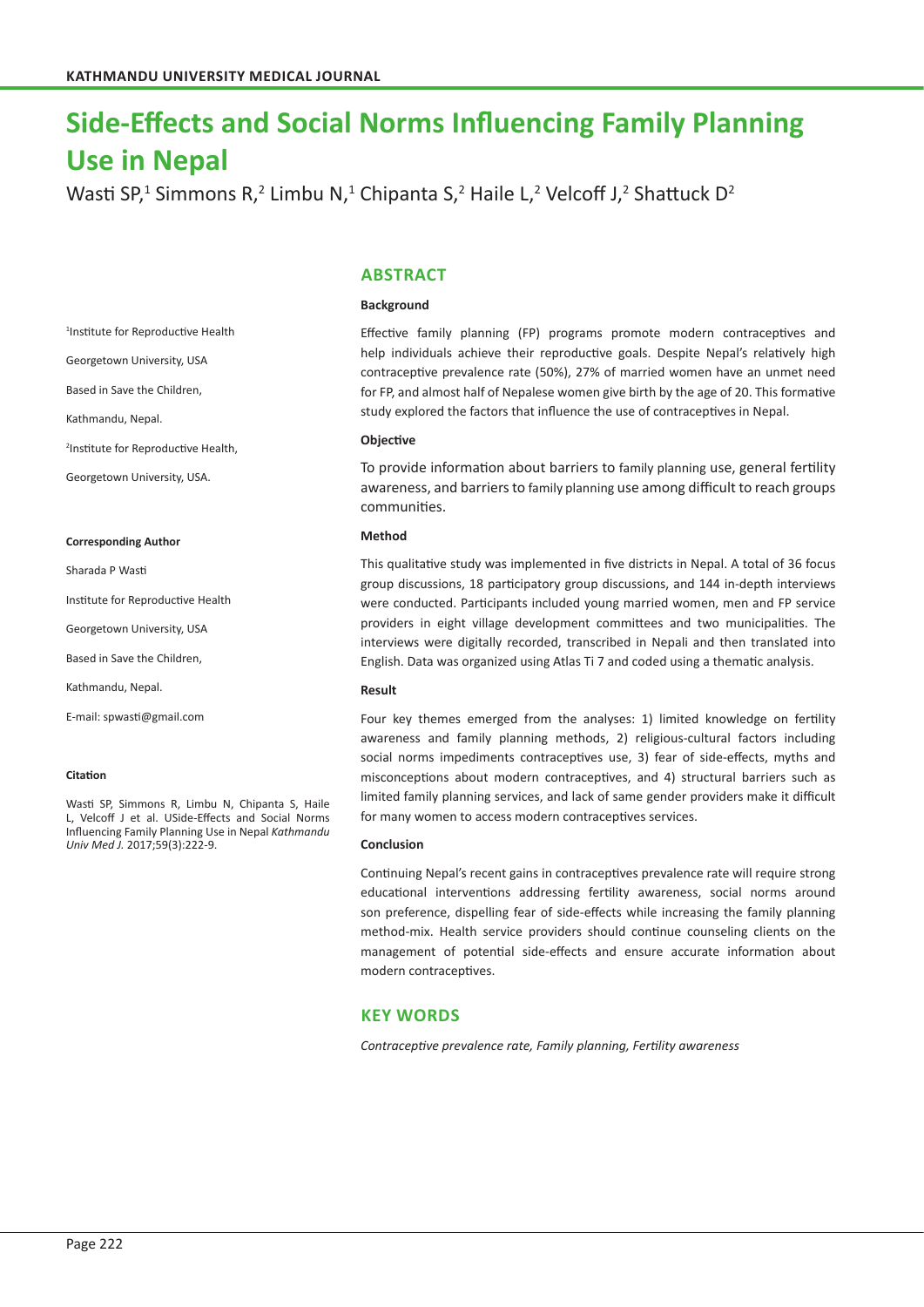# **INTRODUCTION**

Family planning (FP) is a valuable practice that enables couples to plan the timing, spacing, family size, and choice of FP method. In Nepal, FP is now an integral part of the national health system. Currently, 49.7% of all Nepalese women, ages 15-49 report using some method of FP (43.2% modern methods; 6.5% traditional methods).<sup>1</sup> Despite Nepal's relatively high contraceptive prevalence rate (CPR) (49.7%), unmet need is estimated at 27% for married women, and 21% of births occur with suboptimal spacing (within two years of last birth).<sup>1</sup> Since 2006 CPR for modern methods has stagnated around 43%, while the prevalence of traditional methods remained low, but nearly doubled (3.7% to 6.5%).<sup>2</sup>

Disparities in CPR and modern method use vary widely by age and ethnicity especially among Janajati, Dalit, and Muslims, who tend to experience higher Total Fertility Rate (TFR) and lower CPR than the national average. $1$  These 'Difficult to Reach Groups' (DTR) are categorized because of their limited access to reproductive health and FP services.<sup>3</sup> Reasons for limited FP uptake vary across a range of issues including a lack of understanding of which methods to use; concerns and experience of side-effects; limited availability of FP methods; and a lack of advice and counseling.<sup>4,5</sup>

Similarly, cultural and social norms such as early marriages and son preference are still common practice in Nepal.<sup>6</sup> The impact of these social pressures lead to earlier initiation of sexual activity for young men and women. Studies found that about 17% of adolescent girls in Nepal are already mothers and around 19% of adolescent girls reported an unplanned pregnancy.<sup>1,7</sup> Additionally, stagnating CPR is impacted by male work migration, which has increased from 26% to 32% between 2006–2011.<sup>1</sup> Spousal separation may contribute to decreasing fertility rates and non-use of FP methods over this period. It is believed that women often discontinue FP methods when separated from their spouses to avoid rumors about infidelity mainly from community and because the methods are not needed.<sup>8</sup> Coital relationships among unmarried individuals in Nepal are fairly rare and open discussion about sexual matters is considered taboo.<sup>9</sup> In many rural areas of Nepal, families encourage arranged marriages and discourage adolescent girls from engaging in premarital sex or even associating with boys.<sup>10</sup>

Considering these known challenges, there is a need for tailored interventions to address the programmatic and policy gaps in order to improve FP uptake. The Fertility Awareness for Community Transformation (FACT) project, funded by USAID is being implemented in Nepal by IRH and Save the Children. FACT aims to increase fertility awareness to reduce unintended pregnancies. Fertility Awareness is actionable information about fertility throughout the life course and the ability to apply this knowledge to one's own circumstances and needs.<sup>11</sup> Specifically, it includes: 1) basic information about the menstrual cycle, 2) when and

how pregnancy occurs, 3) the likelihood of pregnancy from unprotected intercourse at different times during the cycle and at different life stages, and 4) the role of male fertility. Fertility awareness also can include information on how specific family planning methods work, how they affect fertility, and how to use them; and it can create the basis for understanding communication about and correctly using family planning.<sup>11</sup> Hence, this qualitative study seeks to provide information about barriers to FP use, general fertility awareness, and barriers to FP use among DTR communities.

# **METHODS**

A formative qualitative study was conducted in five districts of Nepal (Bajura, Nuwakot, Pyuthan, Rupandehi and Siraha) from June to September 2015. Eight village development committees and two municipalities "urbanslums" were selected because of their large difficult to reach communities. A purposive sampling technique was used for selecting participants, a method often used in studies interested to learn more about a particular population that uses strict criteria for picking subjects (12). A total of 36 Focus Group Discussions (FGDs), 18 Participatory Group Discussions (PGDs), and 144 In-Depth-Interviews (IDIs) were conducted. Moreover, 18 IDIs with FP service providers were conducted to understand provider's perspectives. This method is often used when the researcher has specific requirements and there is no hard and fast rule for the sample size for qualitative research (12). To comprehensively answer the study questions, three different categories of participants were approached for the data collection: 1) married young women (ages 15-21 years') who belonged to Dalit, Janajati, Muslim and Chhetri (Chhetri specifically within remote areas of the Bajura district) ethnic groups, 2) married men from the DTR communities who were married to women ages 21 and younger, and 3) health providers of the respective communities.

Interviews were conducted with the aid of an interview checklist and included probes to further questioning, covering questions on the concepts of fertility awareness, family planning and its use (Box 1).

## **Box 1. Questions consist of fertility awareness and FP**

#### **Fertility Awareness:**

- What do women and men know about fertility (e.g., risk of pregnancy, observable signs of fertility, post-partum fertility)?
- How does fertility awareness relate to FP use?

• What are cultural beliefs and practices around fertility and menstruation?

#### **Family Planning:**

- What do women and men know about FP methods?
- How do women and men communicate about FP?
- How accessible is FP among women and men?
- What social norms govern communication on these topics (such as gender or age barriers)?
- What are the barriers and facilitators of FP use among women and men?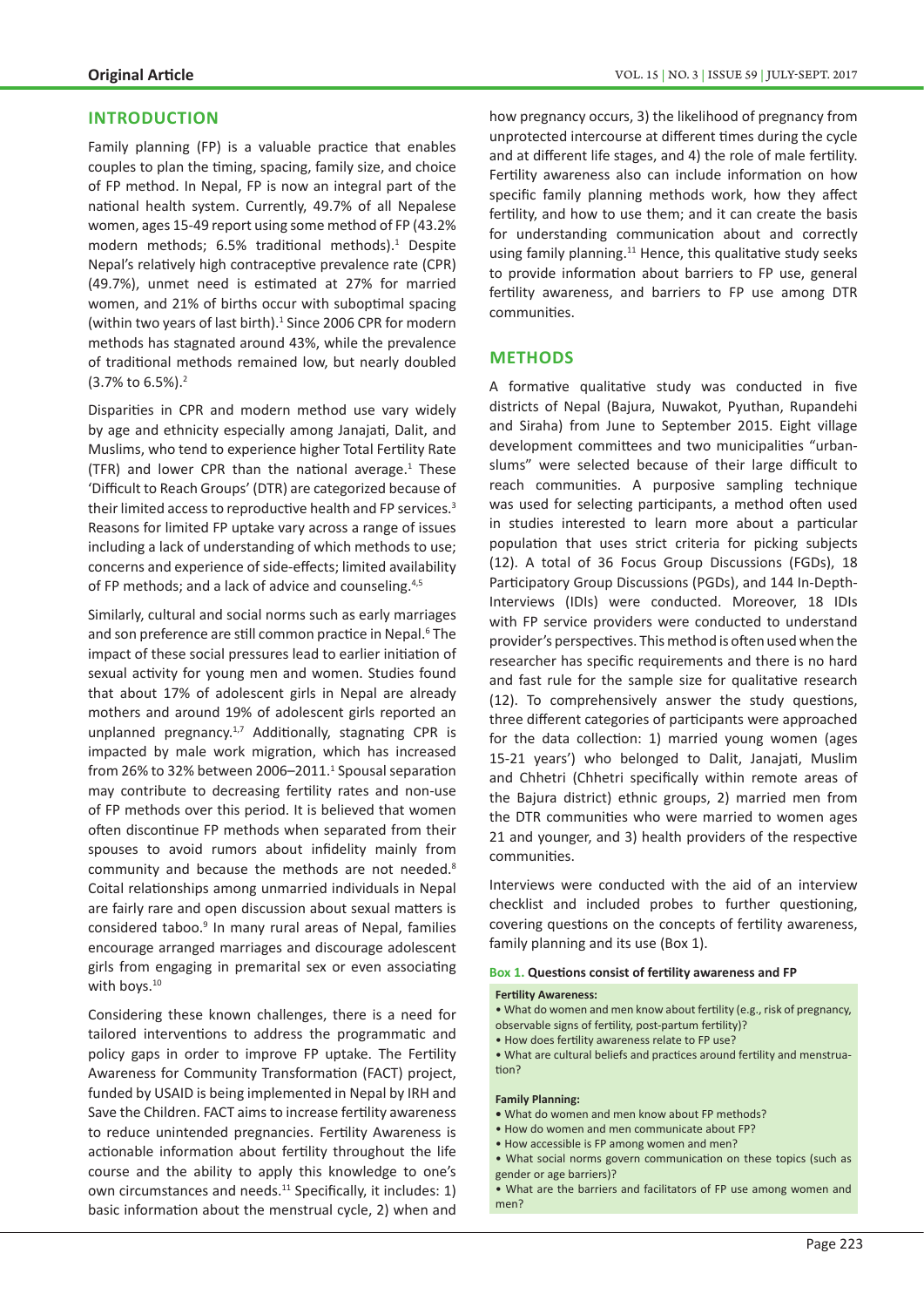The interviews were conducted and digitally recorded after completing the consent process in Nepali. Sessions lasted 60 to 90 minutes. All the interviews were recorded using digital voice recorders, and field notes were also taken for post discussion reference. Audio-recordings were transcribed verbatim in Nepali and then translated into English. The data were organized using Atlas TI-7 and coded using a thematic content analysis.12-14 Data accuracy and quality of translations were maintained through periodic monitoring and cleaning by team leaders and onsite supervisors. Main themes were cross-referenced with the study research question, to ensure that emerging themes informed key areas relevant to the study. The quotations cited in this paper best represented the range of ideas voiced around key themes to maintain anonymity these quotes are identified by district, gender and service providers position.14 This study received ethical approval from the Georgetown University's Institutional Review Board and the Nepal Health Research Council (NHRC) prior to data collection. Written consent was obtained from all the participants in a private setting and illiterate participants consented with a witness present (i.e., a person who knew the participant, could explain the consent form, and was themselves literate.<sup>15</sup> Voluntary participation and freedom of refusal at any stage of the session was emphasized prior to data collection.

# **RESULTS**

This paper covers the four key themes from the thematic analyses, which are: 1) knowledge on fertility awareness and FP methods, 2) socio-cultural factors including social norms around son preference, 3) participants' knowledge of FP methods, and 4) structural barriers to use FP services.

## **Knowledge of Fertility Awareness**

Overall, participants had limited knowledge of male and female fertility. When queried about specific issues, such as onset of male and female fertility, the fertile window of the menstrual cycle or post-partum return to fertility, many participants had limited knowledge on the subjects and lacked details that would allow them to apply the information successfully to their own FP needs.

*"There is a high probability of conceiving after 13 years of age and woman can get pregnant from menarche until 40/45 years and between these menstruation cycles, I think 7 to 11 days after menstruation is an unsafe period" (IDI-Woman, Pyuthan).*

There was some misunderstanding of the length of the fertile window during every cycle but most participants described when fertility begins. Universally, participants reported that when a girl reaches menarche, she is able to be a mother.

*"When a girl has menstruation, we understand that she is mature enough to have child" (FGD-Men, Rupandehi).*

Additionally, service providers were able to identify safe and unsafe periods during the menstrual cycle without issue.

*"In safe period" there is a concept of 14 days plus minus 4 days after the menstruation. We need to avoid sexual activity in that period or use the device if you want to have sex. It is difficult to know the exact date of fertile period" (IDI-Service Provider, Pyuthan).*

Most participants understood that a woman's fertility changed over the course of both her life and her menstrual cycle; however, few could identify times of high fertility or low fertility, and none accurately estimated the duration of the fertile window.

*"Those who do not have their menstruation will not bear children. After menstruation pregnancy occur." (FGD-Women, Nuwakot)* 

*"The high chance of getting pregnant is during the 7th day of menstruation to 20th day." (FGD-Women, Bajura)*

Similarly, participants were able to explain male fertility. Participants accurately described, male fertility beginning in early adolescence and extend throughout the life course. Knowledge of how boys know they are fertile was inaccurate and often tied to an age.

*"After 13 [years of age], they start releasing sperm. As soon as they start releasing sperm, it should be understood that they can make a woman pregnant." (FGD-Men, Siraha)*

*"Man can produce children at any time. If he is not able to make the women pregnant even after having sexual contact, then he is infertile." (FGD-Men, Bajura)*

However, male participants were not well versed on how fertility is affected after childbirth or determining pregnancy risk at different points of the menstrual cycle. Participants suggested that a woman could conceive a child the day after giving birth.

*"She can conceive from next day of delivery of child if she has sex." (FGD-Men, Rupandehi)*

Men described situations of assumed female infertility based on lack of conception.

*"The maximum age of getting pregnant is 35 years. After 35 years, women may not be able to get pregnant." (FGD-Men, Bajura).*

# **Family Planning Knowledge and Use**

Almost all participants could identify several methods of FP, but the information they shared was limited and not specific about the methods, such as how a method worked to prevent pregnancy, or its strengths and limitations.

*"I know the devices that is placed in the arm [referring to implant], that is kept in the uterus [referring to IUD], threemonth injection [referring to injectable], and medicines [referring to oral contraceptives]." (IDI-Woman, Pyuthan)*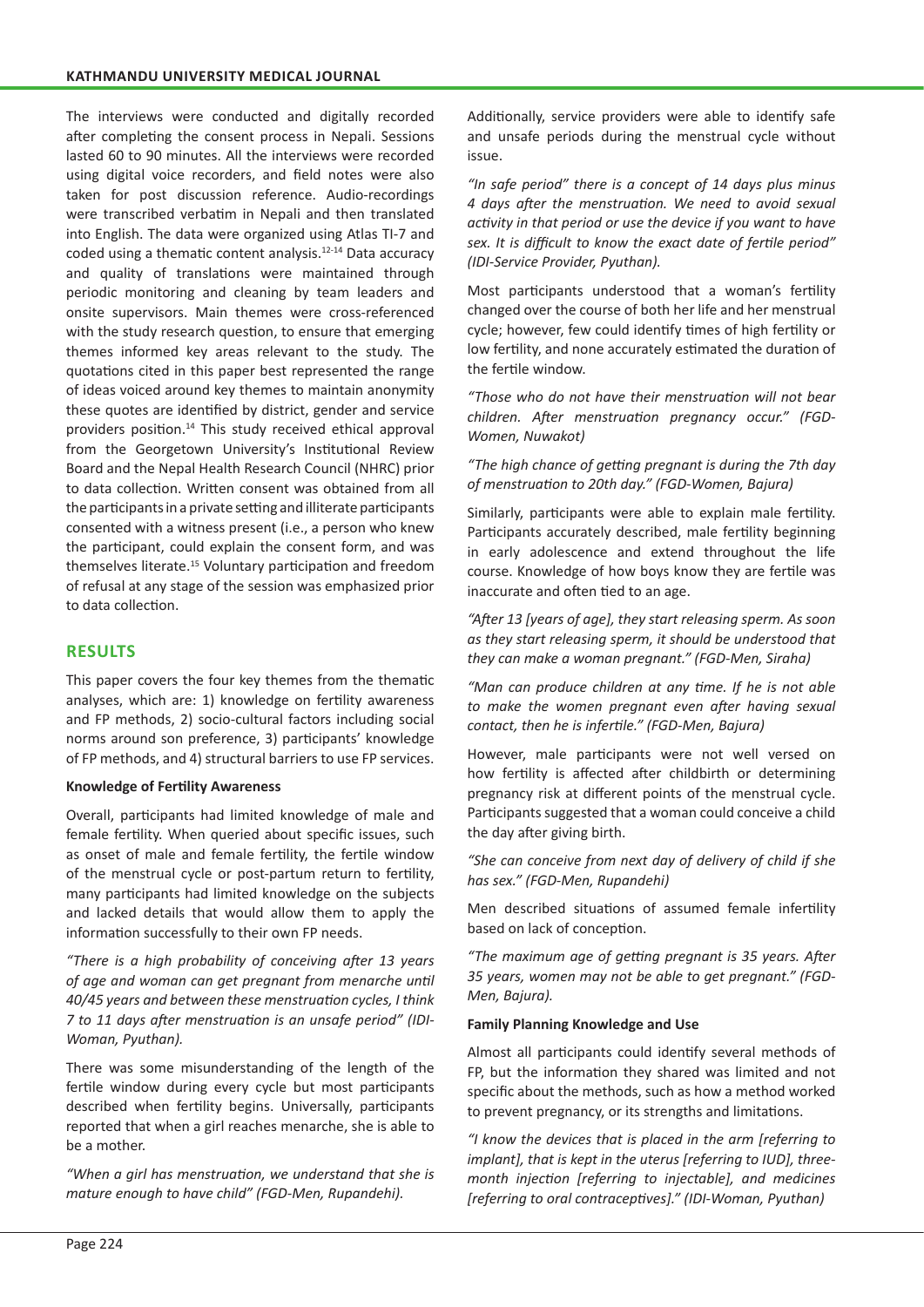Condoms and injectables were the most commonly identified, used, and frequently preferred methods of contraception due to convenience and availability. Some women did report having to travel long distances to obtain injectables.

*"Condom is good. Injectable are painful, while condom is not painful. We need to go far to get an injection, but condoms are available everywhere" (IDI-Woman, Siraha).*

Interestingly, providers reported that condoms were less acceptable among men due to the lost sexual sensation. This description was not supported by the men interviewed in this study.

*"In my understanding, in our male dominated society, men say, "I don't like to use condom. I will not use as it doesn't feel good to use it." They ask women to use family planning devices" (IDI-Service Provider, Siraha).*

Long-acting reversible contraceptive methods (LARCs), such as IUCDs or implants, were also identified by many participants as acceptable methods, though few were familiar with their correct names or duration of action. Many participants reported that LARCs were available in some health facilities, but not easily accessible if you are in a remote area.

*"Copper-T, IUCD are not available here [health facility], we have to go to city to use it. I had decided to use that device, as it works for 5-8 years. If we don't go there to receive that service then health workers won't come here to provide service. If we go to city, it will affect my work. That's why I have decided that until I have free time, I will use this [a short-term method]" (IDI- Woman, Nuwakot).*

Very few participants were familiar with the fertility awareness-based methods (FAM) and those who identified using a natural FP method chose the method because of the unavailability of modern methods. Participants stated that the most common natural method was withdrawal though they appeared to practice withdrawal due to convenience rather than as a preferred method.

*"There is not any such specific reason for using withdrawal method. The health provider is far, so I don't like to go there. Therefore, we [couple] thought that this method would be suitable for us and we have been using this method [withdrawal]" (IDI-Woman, Nuwakot).*

Service providers also explained that those who have difficulty reaching a facility, can practice natural family planning. *"Difficult to reach group may use natural method like throwing semen outside [withdrawal method] because they might not be getting other devices" (IDI-Service provider, Bajura).*

Some participants also explained that they were practiced exclusive breastfeeding, although the specific requirements of Lactational Amenorrhea was not clear in responses.

*"If more milk is fed to the child then pregnancy does not* 

*occur but if less milk is fed to child then pregnancy can occurs" (FGD-Women, Bajura).*

## **Religious and Cultural Challenges**

Religious and cultural barriers also played a role in preventing FP use. Muslim participants, in particular described FP as something that is not within the guidelines of Islam. Additionally, providers noted that specific contraceptive methods that require injections, incisions or insertions, such as injectables, intrauterine contraceptive devices or implants were unacceptable to Muslim women.

*"There is a concept that if Depo-Provera [injectable] is used, then service providers will see upper arm and buttock. Their religion doesn't allow them" (IDI-Service Provider, Siraha).*

Female participants from Rupandehi also expressed that there are religious challenges associated with FP use. This is also corroborated by health service providers, who acknowledged the challenges in accessing FP services in various communities.

*"I have heard that after death of people God will ask for the part of the body that he sent without any scar and cuts. So I have not seen people getting operations. No one ever does. In our caste, no one does. I have not seen my relatives either. People just take medicine and use injection. Everyone use injectable and pills, but don't undergo operation" (IDI-Woman, Rupandehi).*

*"Those people who use family planning devices in the Muslim communities do not inform in their house. Muslim people come here [for family planning services] secretly" (IDI-Service Provider, Rupandehi).*

Some female participants believed that God directly influences the health and birth of a child and that God will be happy if they have multiple children.

*"God gives baby. And yes I do trust in god. People used to say bad things about me when I didn't have a child. But god gave me a child" (IDI-Woman, Siraha).* 

*"…….we want Allah to be happy and fulfil our wish. We will hope that Allah will give children to us" (IDI-Woman, Sirha).*

Participants described distinct differences in FP use among couples who are in migratory relationship compared to relationships where both partners reside in the same home year-round. In Nepal, male migration can occur anywhere from 1-2 months, up to 18-24 months, depending on the type of work, location of the home district, and opportunities presented to men for employment. The pressure of negative perceptions from the community directly influences a woman's decision to discontinue a FP method until her husband returns.

*"They comment that she has been using such temporary devices even when her husband is not around and suspect that she is not pure and have another sexual partner" (FGD-Women, Pyuthan).*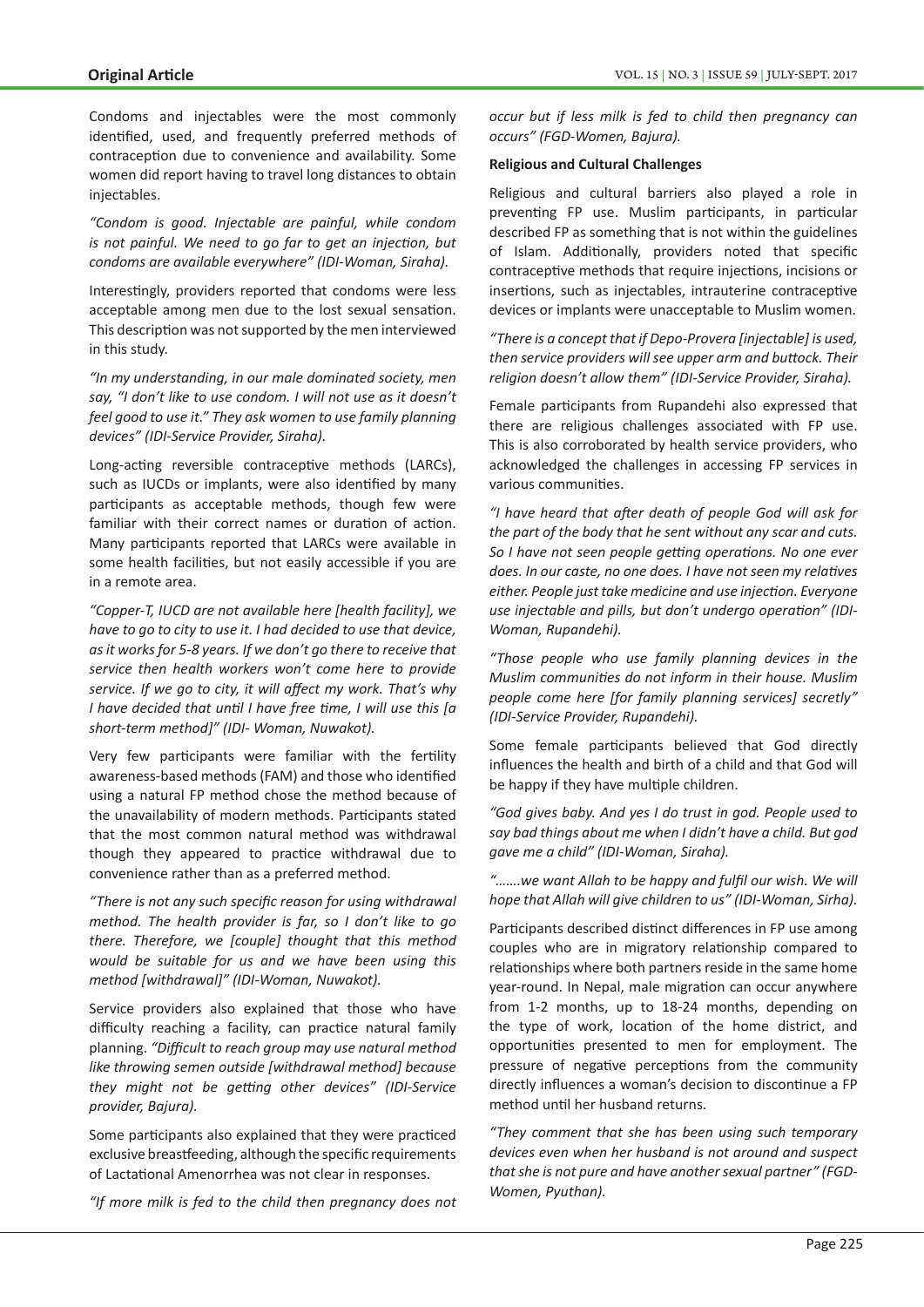Participants reported that disclosure of continued FP use could result in shaming and stigmatization within the community, along with suspicions of adultery.

*"People of society would gossip about the person who has used FP devices and doubt his behaviour. They look suspiciously thinking that he might have used it (condom) away from the house as well" (IDI-Man, Pyuthan).*

# **Social Norms around Son Preference**

Participants spoke of the pressure from family members, particularly mothers-in-law (MILs) to conceive right after marriage and to also have more children than the couple desired. Participants noted that some MILs scolded women for secretly using an FP method and made their life difficult after discovering their use.

*"One day, while I was arranging my bed, pills fell down and my mother-in-law saw them. Then she threw it away after seeing it and scolded me. She said that it shouldn't be taken without having first child. After that, I haven't taken it [pills] ever" (IDI-Woman, Nuwakot).*

*"It is not acceptable in the community because our community has the belief that the newly married couples should have children soon" (FGD-Women, Bajura).*

*"I know a man who does not want his wife to use FP device. His wife used to come to take Depo-Provera, hiding it from him. I provided her Depo-Provera and sent her home. We didn't tell her husband about it. Later, he knew about it and he took his wife home by pulling her hair" (IDI-Service Provider, Rupandehi).*

Frequently, mothers-in-law may have the final decision in spacing and timing of children, as their role in the family can supersede even that of the husbands'.

*"I want to use FP device, but my in-laws do not let me use the devices. They want me to have 3 to 4 children. Therefore, they do not let me use" (FGD-Women, Siraha).*

Some female participants also described palpable negative pressure on women who did not produce a son. This negative pressure was also wielded by some husbands who threatened their wives with abandonment if she did not give birth to a son. Facing this adversity, many women acquiesce to having additional children or to having children immediately after marriage. They hope to avoid negative reactions from family members and the community.

*"If I won't give birth to son he tells that he would marry again. Many of them leave their [first] wives if she doesn't give birth to son" (PGD-Women, Siraha).*

Men also agreed that women have pressure on them to give birth to a son.

*"There is definitely pressure for a son. In our case, as per Hindu religion there is the belief that one gets salvation and goes to heaven only when the son performs certain ceremonies after parent's death, hence [having] a son is a* 

*must" (IDI-Man, Rupandehi).*

Men frequently stated that they were the final arbiters of major decisions, including the timing and spacing of children. Some women participants reported experiencing marital conflicts and domestic violence over FP use, while others reported hiding injectable use specifically to avoid conflict with their husbands.

*"In our society, they suspect about infertility, if a child is not born within 1-2 years of marriage. If they say hurtful things. The people around my in-law's home said such things to her [my wife] and she cried; I also felt bad. She told me that because people say such negative things, she wanted to have a child; I agreed and we had a child" (IDI-Man, Rupandehi).*

# **Side-Effects and Misconceptions Associated with FP Use**

Fear of side effects and misconceptions over FP method side effects were two barriers to FP uptake reported by several participants. Actual side effects, such as pain, dizziness, nausea, weakness, loss of appetite, severe menstrual bleeding were stated as deterrents to using FP methods. Participants did not indicate whether side effects were manageable or dissipated over time.

*"I do not want to use FP methods which caused me pain in the stomach and dizziness after taking it" (IDI-Women, Pyuthan).*

*"There will be pain in the stomach, damage in the lower abdomen and dizziness in head. That's why I don't want to use [Family planning method]. Due to regular bleeding I stopped to use it." (IDI-Women, Siraha).*

*"Because of side effects, some women are having heavy bleeding which has led to the discontinuation of services." IDI-(Service Provider, Nuwakot).*

Specific FP methods, such as injectables were linked with negative side-effects such as, injectables. The side effects were attributed to method discontinuation and switching which may have fueled community-level fear related to the method.

*"Women are scared to use Depo-Provera [injectable] because they heard it causes heavy bleeding" (FGD-Men, Bajura).*

Misconceptions about FP methods' side-effects included the accumulation of blood clots in the stomach, wounds in the uterus due to heavy bleeding, sterility, infertility, and loss of libido.

*"If we use Depo-Provera [injectable] or insert copper-T, we don't have menstruation for 1-1.5 years. All the dirty blood gets collected inside [the uterus] and causes diseases. There will be tumor and one needs to undergo operation. So we find condom appropriate" (IDI-Women, Rupandehi).*

Other women stated experiences with IUCDs falling out of the uterus, women needing an operation due to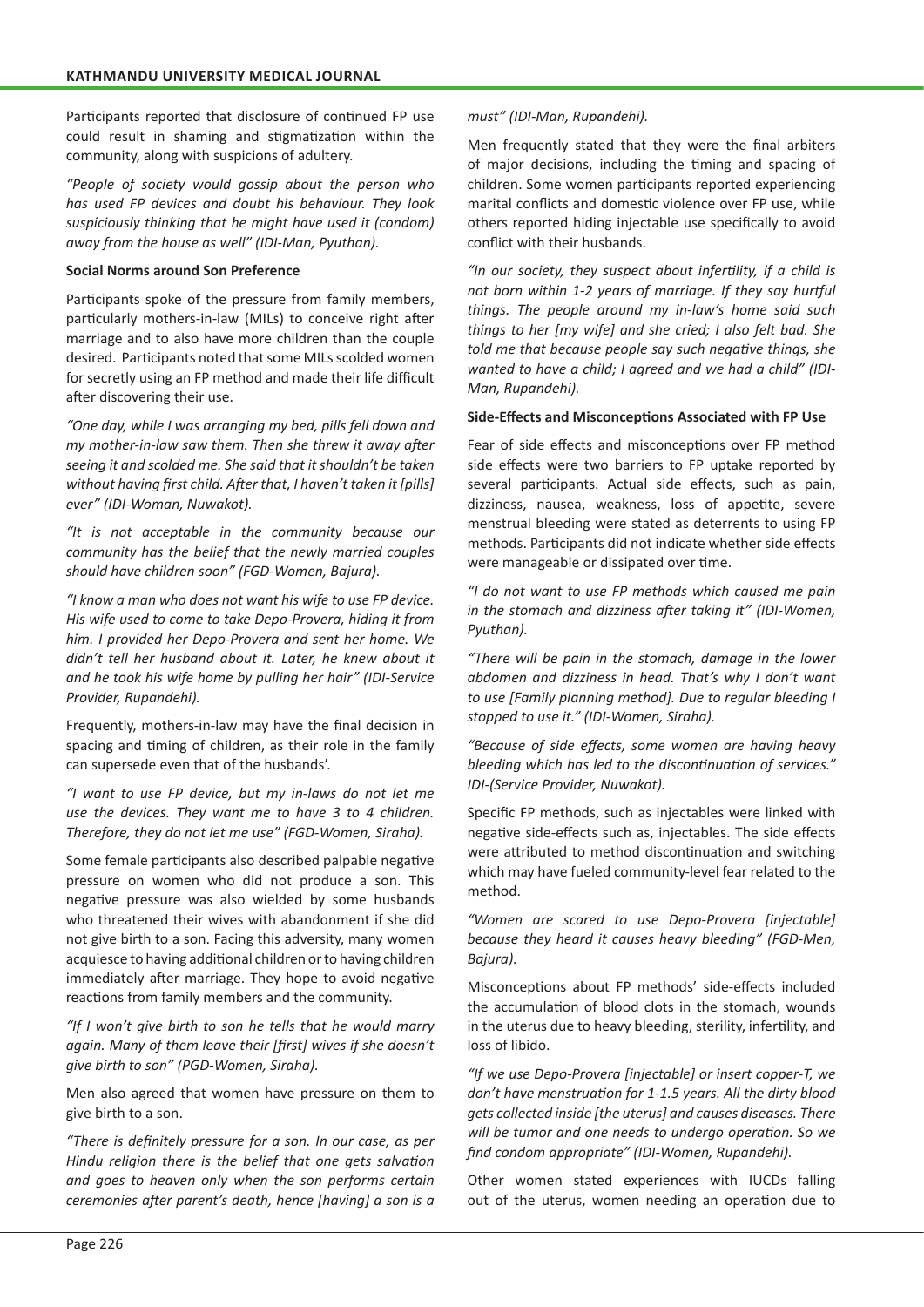injectable use, blood impurity and other physical problems. Throughout these responses, a general lack of accurate information about side-effects and their management was apparent.

*"If women uses IUCD then there is possibility that it might fall down if a women is working and carrying heavy load" (FGD-Men, Bajura).*

*"If people take injection and tablets, then blood becomes impure"(FGD-Women, Siraha).*

*"If injectable is used; later child may not be conceived. Like, blood gets collected in stomach and we may get fat. It may suit to some and may not suit to some. Women said these things, so I was afraid to take medicine or get an injection. Therefore, we used "condoms". I was scared when I heard these things" (IDI-Woman, Rupandehi).* 

*"People perceive weak and difficult for work and walk after doing surgery (Minilap and Vasectomy]" (IDI-Service Provider, Bajura).*

Providing clear information on the side-effects of hormonal methods and helping women differentiate between sideeffects and misconceptions are essential components to improving FP uptake in Nepal.

## **Structural Barriers**

Lack of FP method supplies and limited healthcare infrastructure were frequently discussed as challenges to FP use. Participants also described instances when health service providers did not provide detailed information about FP methods. This combination of issues were particularly relevant for participants who lived in remote areas and reported traveling long distances to access FP services.

*"They don't provide information sir. They just provide whatever is asked but not explain anything more" (IDI-Man, Bajura).*

*"We have one health post in our village. Every doctor and nurses are known faces here. People in the village are shy, so they do not want to get the [FP] device from there. Instead, they go to the pharmacy to buy condom by spending 10 rupees" (FGD-Men, Siraha).*

Challenges were not only associated with the distance of facilities, but unfamiliarity with the health staff, procedures, and high price of services were also deterrents. Several participants described being too shy to discuss sex and/or FP methods or approach a health worker about services, especially if they were the opposite sex and from the same community.

*"It will be better if there was a female doctor for women and male doctor for men. We feel shy going to a male doctor and there is possibility that male doctors may even rape us" (IDI-Woman, Bajura).* 

Several women stated their interest in utilizing services

from community level providers like FCHVs but reported that FCHVs only provide short-term methods (i.e. condoms and the second cycle of oral pills). However, a majority of the health facilities distribute condoms, oral pills, and injectables while very limited facilities have long-acting methods (i.e. IUCD and Implant).

*"We do not have enough space and room at this health post. There is only one room, which is difficult to give Depo Provera to woman when there are other men [in the room] as well" (IDI-Service Provider, Siraha).*

Health service providers further explained that limited space in health facilities hinders their ability to provide quality counselling services.

*"When couples come and want to talk in privacy, they cannot say in public. In such a situation I feel difficult. If there was a separate room, then I could keep it confidential. I could provide them the service. People would trust me but we don't have facility here" (IDI-Service Provider, Nuwakot).*

*"We don't have separate counselling room available for providing counselling and FP services. If any client want to discuss separately and need to provide counselling we don't have separate space and client hesitate to discuss us"(IDI3-Service-Provider, Pyuthan).*

# **DISCUSSION**

The results revealed that most participants had some understanding of general fertility, with limited ability to apply this information to their fertility desires. There are gaps in their understanding of a complete FP method-mix and particularly how each FP method work. It appears that gaps in knowledge combined with religious and social/ cultural norms are key barriers to contraceptives use in those difficult to reach communities and similar findings were reveled upon further analysis of the NDHS data.<sup>16</sup> Opportunities to combine fertility awareness methods with user-based methods could have positive results among couples particularly in areas with limited access to methods, if individuals are able to apply their fertility knowledge in using an effective method.

Our findings suggest that many Muslim participants noted that FP is as not supported by Islam. This is not a new finding, as another study found that one in every ten Muslim women believes that the Quran prohibits the use of FP services.<sup>3</sup> Supporting this notion, a the Nepal Household Survey (2012) found a 10% CPR for modern methods among Muslim women compared with 41% for other ethnic group across Nepal.<sup>17</sup>

Identifying ways to increase access to and demand for services among Muslim communities will require the use of both service delivery interventions and messages that provide examples in the Quran that support FP use and limiting family size for overall family and community health benefits, as identified in previous programs and research. $18$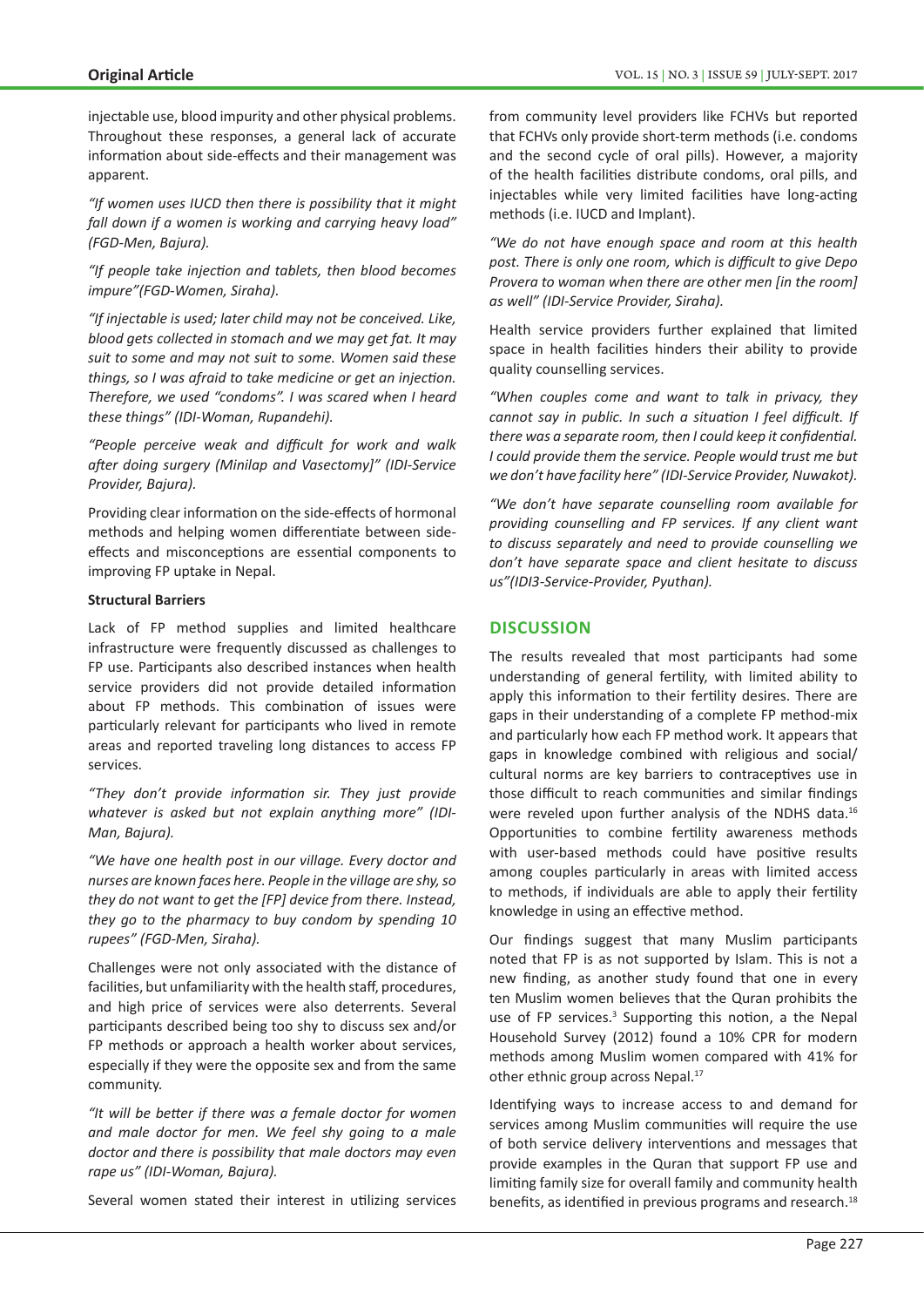In these programs, FP is often framed in context to basic Islamic teachings of moderation and equality. The Quran emphasizes that families are to treat all their children equally and therefore couples should plan to be able do so (16). Thus, the "broad consensus is that family planning is permissible within Islam".<sup>19</sup>

Furthermore, our findings reveled that social norms around son preference greatly impacted FP use, and similar research findings in Nepal, India, and Vietnam also show the significant impact of this social norm on fertility and contraceptive choice.20-22 This study found that social norms, particularly when enforced by mother in laws and husbands, placed negative pressure on women that went beyond FP use. Mother in laws' desires for grandchildren, in particular grandsons, resulted in some women having more children, than initially indenting to or delay their next pregnancy. Research suggests that the pressure to have at least one son becomes heightened at very low levels of fertility, even in contexts where boy and girl children are generally treated equally.<sup>23</sup> Interventions that address the nuances of son preference will contribute to improving the health outcomes for women.

Gender norms and roles within couples were found to be major barriers to contraceptive use in this study. In Nepal, both men and women stated that because the husband is the primary decision-maker regarding FP, having his approval was a key determinant to using an FP method.<sup>24</sup> Some male engagement interventions can help to improve the frequency and strength of couples' communication around family planning, increase shared decision-making and improve gender equity in relationships.<sup>20,22</sup> These interventions emphasize activities that challenge existing gender norms, educate partners on methods and how they work, as well as facilitate development of communication skills.25,26

There are additional challenges to couple communication when a husband is migrating and the only link between couples is a phone. Health interventions in Nepal should increase their understanding of how migration impacts health behaviors of women while their husbands are away. Considering the potential for negative influence between MILs and women with migrating partners, implementation science research should begin to unpack ways to maximize access to reproductive health services for these particular women.

Fear of side-effects, myths and misconceptions of hormonal methods accompanied by limited information were widely discussed as a major concerns for FP interventions, in this study as well as previous studies.<sup>4,5</sup> Findings show that some specific methods like Injectables were linked with negative side-effects. These side effects were attributed to method discontinuation and switching due to negative experiences, while some cited nonuse due to myths and misconceptions. Studies in developing countries, including Nepal show comparable fears and misinformation about FP, although some expressed fears could be linked to real sideeffects.23,27 Women who received high levels of information about contraceptives and management of side-effects are more likely to continue using contraceptives.<sup>27</sup> Several service delivery and quality of care related issues were also identified by participants including no same-sex providers, limited number of long-acting contraceptive services, and no separate counselling rooms at the health facilities. All of these grievances were identified as barriers to FP use. Similar issues were also identified in other studies elsewhere in Nepal.<sup>28,29</sup> It shows that service quality is an important determinant of use of clinical contraceptive methods in Nepal.

# **CONCLUSION**

While most individuals within the target groups demonstrated interest in fertility awareness and family planning but challenges still remain to support contraceptives uptake within difficult-to-reach communities. Couples in migratory relationships face unique challenges because cultural and gender norms put pressure on women to discontinue using a method when their partner is away. Simply promoting family planning use is not enough, thus education about fertility awareness is also necessary for better adherence to contraceptives. Programs that increase fertility awareness should be designed to continually advocate for the acceptance and use of contraceptives by all couples. All health facilities should have gender specific service providers to make clients more comfortable in seeking FP services. Disseminating fertility awareness messages to a society where there is a strong preference for sons is essential (i.e. sex of child is determined by the sperm, not the ovum) and dispelling concerns, myths, and misconceptions of modern contraceptive methods is critical so that both men and women are able to make informed decisions around family planning. Community-based family planning services should be introduced to those difficult to reach communities, which may play a paramount role in increasing the access of contraceptives to the community. Service providers need to be encouraged and provided with the necessary training and motivation to effectively promote family planning services in health facilities on a regular basis. Ministry of Health in coordination with I/ NGOs involved in family planning, have to work together in order to increase the accessibility and availability of all modern contraceptives methods at health facilities in various communities.

# **ACKNOWLEDGEMENTS**

The authors would like to acknowledge to HERD research team for the completion of data collection and preparation of report and Save the Children Nepal FACT project staff for their field coordination. Authors would also like to acknowledge to NHRC for ethical approval and our study participants without whom this study would not have been possible.